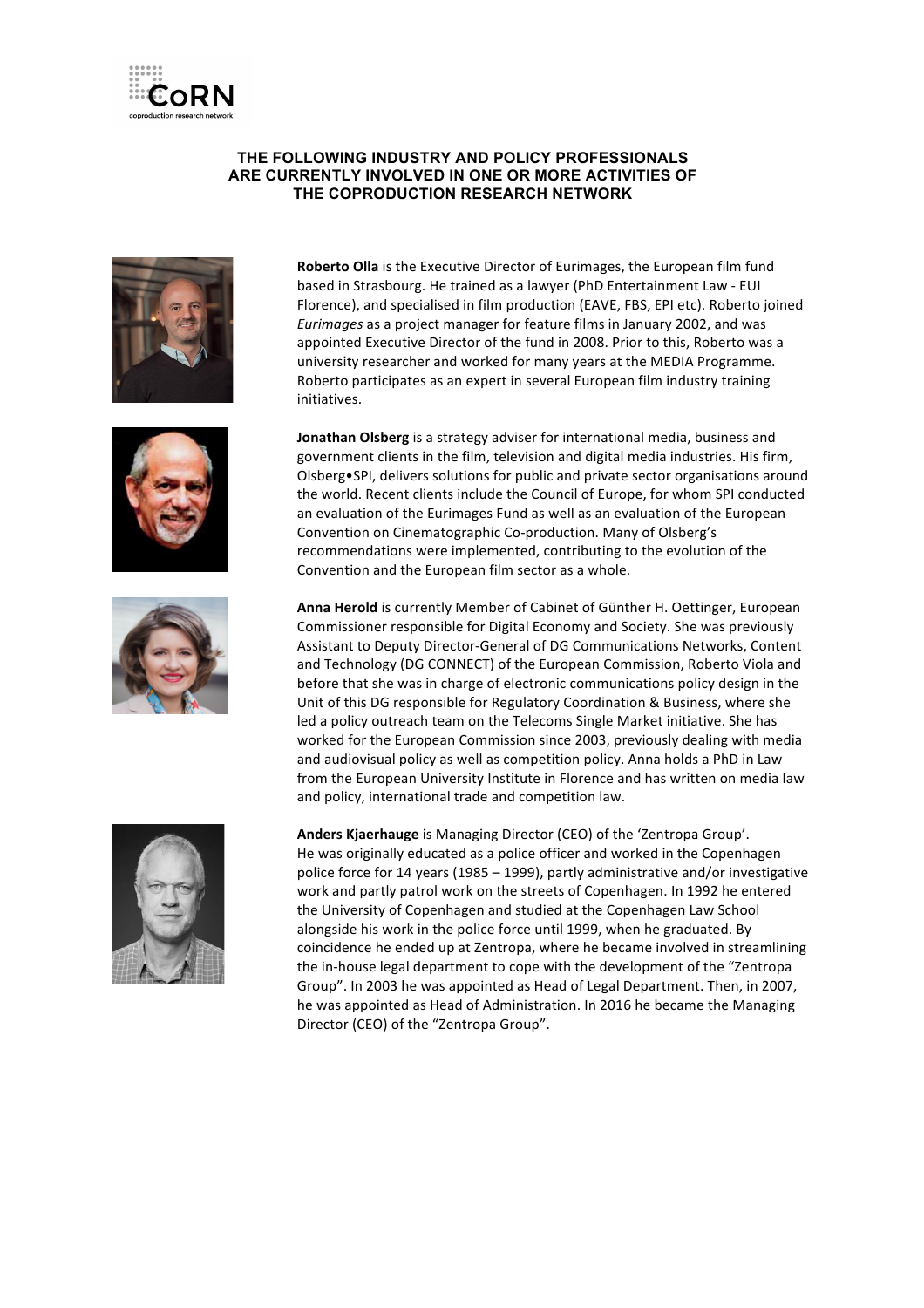







**Jovan Marjanovic** (LLb, MSc), has been involved in the Sarajevo Film Festival since 1999. From 2003 to 2007, he was the Executive Manager of CineLink Coproduction Market and is now on the Festivals Board as the Head of Industry and the Executive Director of Sarajevo City of Film Fund. He has been serving as the National Representative of Bosnia and Herzegovina to *Eurimages* since 2006, and has also been a Member of the Board of Management of the Film Fund of the Federation of Bosnia and Herzegovina. In 2008 he earned his MSc in Film Business at Cass Business School in London, UK and is now teaching production at the Academy of Performing Arts of the University of Sarajevo.

**Charlotte Appelgren**, General Secretary of *Cine-Regio* since March 2006, has studied business in USA, Ireland and Singapore, and holds a Master of Science (economics) from Odense University in Denmark. Charlotte has previously worked as International Executive with Merlin Films, Ireland; Advisor/Coordinator with MEDIA Desk Denmark; Festival Manager for the Danish Film Institute; as well as at two Danish production companies. Author of The Fine Art of Co-producing (2002 & 2007) and researcher/contributor on the reports *Film financing mechanisms stimulating private investment in Danish film and The Economic and Creative Growth Potential of the Danish Games Industry.* She is a board member of Cineuropa.org, and a member of the European Audiovisual Observatory's advisory committee, the Advisory board of FIRST MOTION and of the European Commission's Cinema Expert Group.

**Mikkel Jersin** has, over the last 5 years, produced or co-produced a number of feature films that have premiered in competition in Cannes, Berlin, Toronto and San Sebastian as well as won prizes at numerous international film festivals. In 2015, Mikkel won the Golden Sea Shell at San Sebastian International Film Festival with SPARROWS (Rúnar Rúnarsson), premiered LOUDER THAN BOMBS (Joachim Trier) in competition in Cannes, and was honoured by the international film magazine Screen International as a "Future Screen Leader". Mikkel holds a Masters degree in film production from the National Film School of Denmark as well as a Bachelors degree in Business Communication and International Marketing, from the Copenhagen Business School.

**Cia Edstrom** is Head of Industry & Nordic Film Market at Göteborg Film Festival, a post she took up in 2005. She is also a programmer for the festival. Cia has a background as a producer of film events, industry seminars and editor of nonfiction books for the Swedish Film Institute and other organisations.

**Stinna Lassen** started Stinna started her career as an assistant producer at Nordisk Film before she was accepted to the National Film School of Denmark in 2007. When she graduated in 2011 she founded the production company Windelov/Lassen together with Vibeke Windeløv. Six months later the they founded the game and transmedia company Investigate North. During 2013-2014 Stinna produced the first season of the large scale European TV-series The Team, before she in September 2014 co-founded Good Company Films. She has recently wrapped debut feature "The Charmer" by Milad Alami and is set to start production on Kaspar Munk's third feature, the big budget family film "Wild Witch".